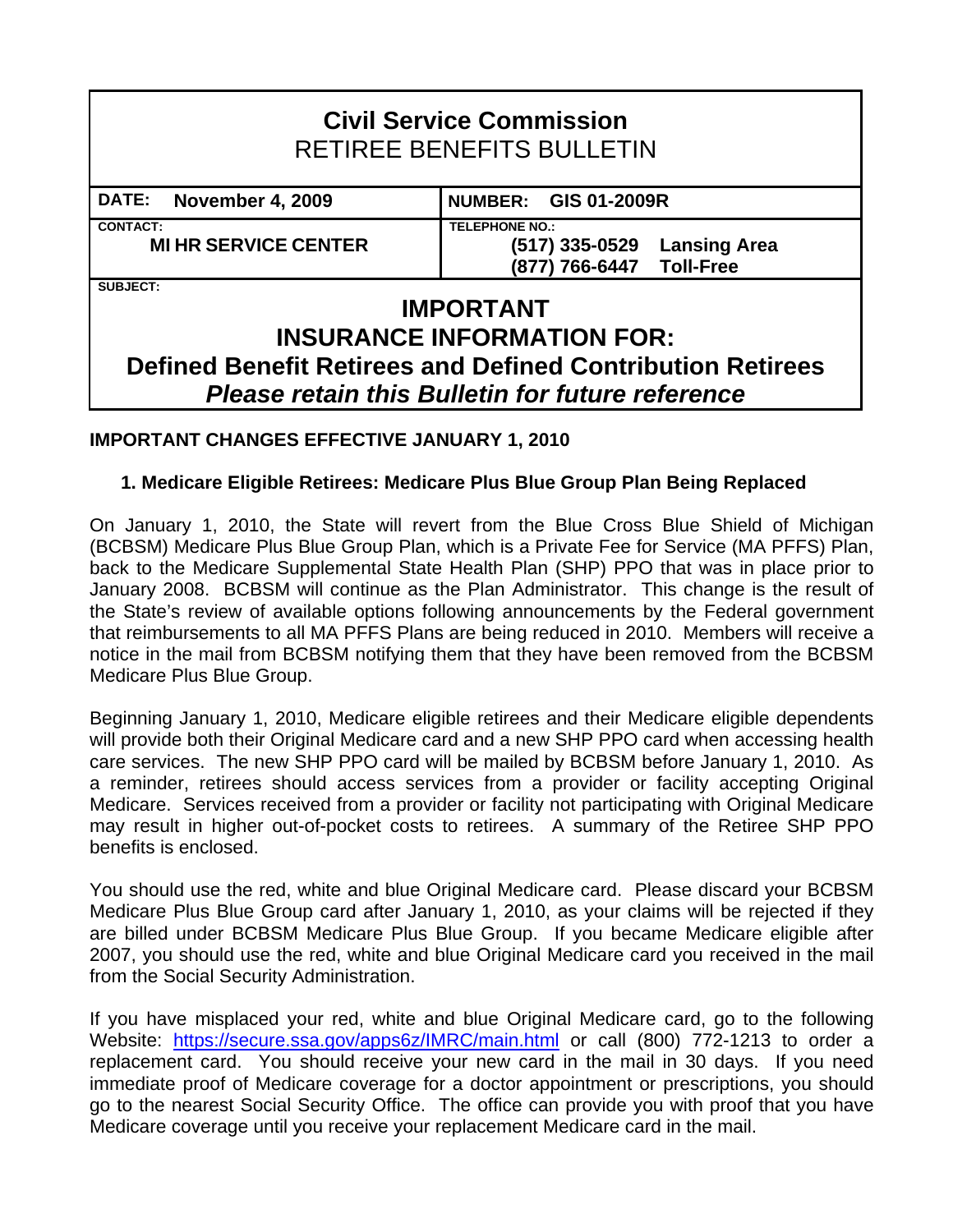# **2. Medicare Eligible Retirees: Durable Medical Equipment (DME) Program Being Replaced**

Effective January 1, 2010, the DMEnsions program under BCBSM Medicare Plus Blue Group will be replaced by the SUPPORT program under the State Health Plan PPO. This program coordinates your covered DME, prosthetics, orthotics and medical supply benefits. It is important that you choose a supplier that participates with Original Medicare (all SUPPORT providers participate with Medicare). If you choose a supplier that does not participate with Original Medicare and SUPPORT, you will be responsible for out-of-pocket costs. The toll-free number for the SUPPORT program is (800) 321-8074. Please call this number for help in finding a SUPPORT provider in your area, or if you have questions about this benefit. The SUPPORT program is a Michigan-based program.

For those who reside outside of Michigan, you are still eligible to receive DME, orthotics, prosthetics and other medical equipment. Utilizing suppliers that participate with Original Medicare will limit your out-of-pocket costs to the annual deductible and a 10 percent copayment for covered services.

# **3. Medicare Eligible Retirees: Mental Health and Substance Abuse Services**

Also effective January 1, 2010, Mental Health and Substance Abuse (MH/SA) services will be administered by Magellan Behavioral Health for retired state employees enrolled in the SHP PPO. Members who were in the BCBSM Medicare Plus Blue Group Plan will receive a new Magellan ID Card.

## **GROUP INSURANCE PREMIUM RATES**

Rates have not changed for the State Health Plan PPO, the State Dental Plan and the State Vision Plan. HMO rates have changed. All rates can be found at: [www.michigan.gov/employeebenefits](http://www.michigan.gov/employeebenefits). Click on "Insurance Rates," "2009-2010 Insurance Rates," then "Retiree Insurance Rates." You may also contact the MI HR Service Center at (877) 766-6447 or (517) 335-0529.

## **IMPORTANT MEDICARE ENROLLMENT INFORMATION**

## **1. Medicare Parts A and B:**

Medicare automatically enrolls you in Parts A and B. You **must** remain enrolled in Medicare Parts A and B to continue your health care coverage as a retiree. If you decline Medicare Part B, you may be **financially responsible** for up to 80% of your Part B health care claims.

## **2. HMO Enrollments:**

When you or your dependent(s) become eligible for Medicare, you must submit an application to your HMO's Medicare Advantage plan of choice if you wish to continue HMO Coverage. If your HMO plan of choice does not offer a Medicare Advantage plan; or if a Medicare Advantage plan is not available in your area, you must enroll in the SHP PPO in order to continue your State of Michigan health coverage as a retiree.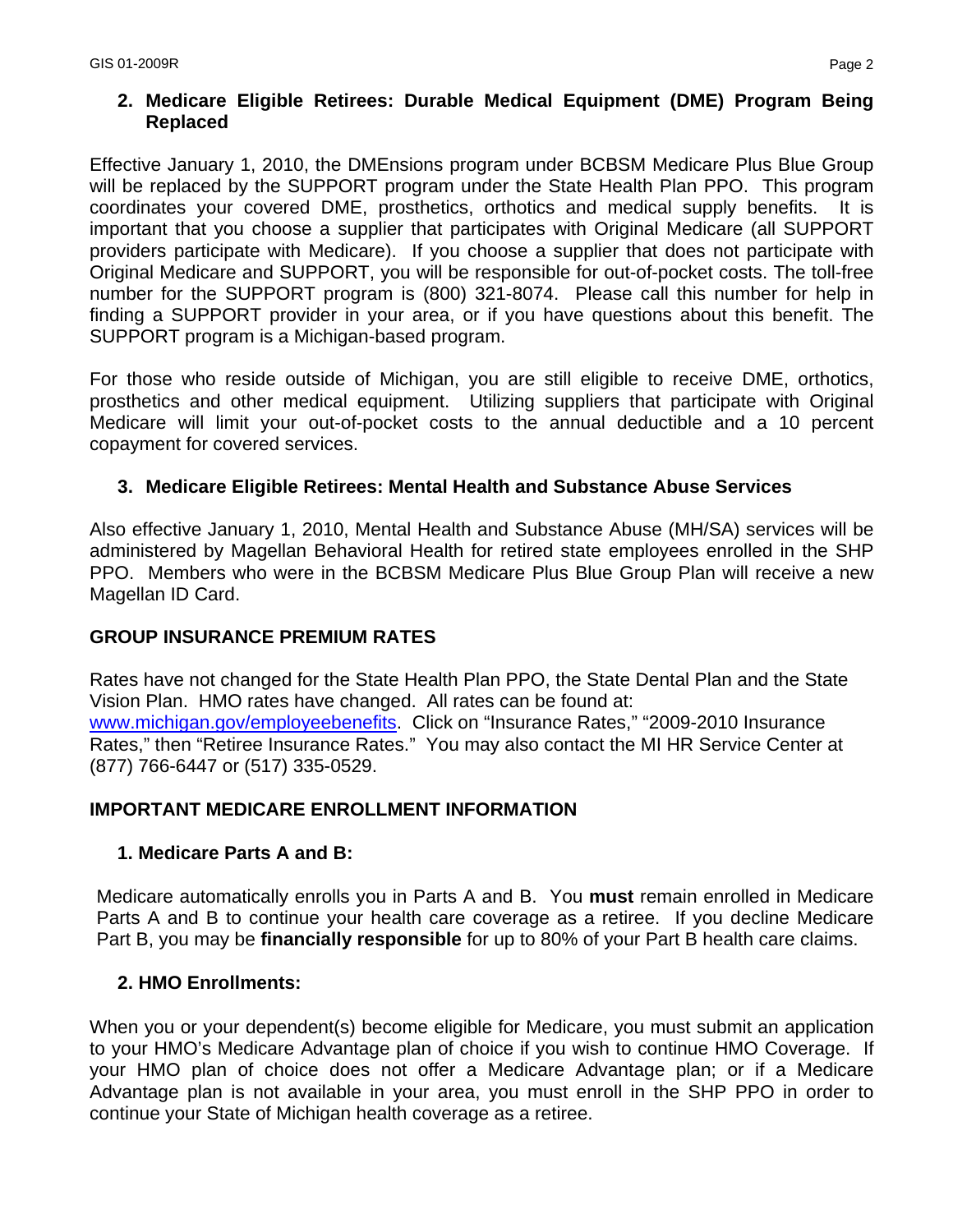# **CHANGING INSURANCE CARRIERS**

If you wish to make changes (enroll, add/delete dependents) to your State Health, Dental or Vision plans, use the Insurance Enrollment/Change Request Form (R0452G) available on the Office of Retirement Services (ORS) Website at www.michigan.gov/ors. On the left side of the screen, click on "State Employees Retirement System," then "Defined Benefit Plan" and click "Forms and Publications". Please send your completed form to ORS.

To enroll in an HMO, request the enrollment form directly from the HMO. HMO contact information is included with this mailing. Send your completed form to ORS.

As a retiree, you are not restricted to an open enrollment window for making changes to your health insurance plan. Changes are subject to a "rolling enrollment window" with the following changes subject to a **six-month waiting period**:

- A. The retiree is enrolled in an HMO and wants to enroll in the State Health Plan PPO.
- B. The retiree does not notify ORS within 30 days of the date of event (marriage, death, divorce or involuntary loss of coverage).
- C. The retiree is currently not enrolled in any insurance plan.

The six-month waiting period **is waived** when:

- A. The retiree is enrolled in the State Health Plan PPO and wants to enroll in an HMO.
- B. The retiree is currently in an HMO and wants to transfer to a different HMO.
- C. The retiree is enrolled in an HMO and is moving out of the service area.
- D. The retiree notifies ORS within 30 days of the date of a qualifying event (marriage, death, divorce or involuntary loss of coverage).

## **ACCESSING INFORMATION ONLINE**

Information regarding the State's health care plans is available online. To view the ORS publication regarding retirement benefits, go to [www.michigan.gov/ors](http://www.michigan.gov/ors). Click on "State Employees Retirement System," "Defined Benefit Plan," "Forms and Publications," then "After Retirement."

To view the Benefit Guide for the State of Michigan Retirees' State Health Plan PPO online, go to [www.michigan.gov/employeebenefits.](http://www.michigan.gov/employeebenefits) From the links at the left, click on "Benefit Booklets," "State Health Plan Benefit Information," then "Retirees State Health Plan PPO" from the list of options in the center of the page.

To view information about an HMO, go to [www.michigan.gov/employeebenefits](http://www.michigan.gov/employeebenefits). From the links at the left, click on, "Benefit Booklets," "State Health Plan Benefit Information," and then "Health Maintenance Organization Plans" from the list of options in the center of the page, then select an HMO plan to view.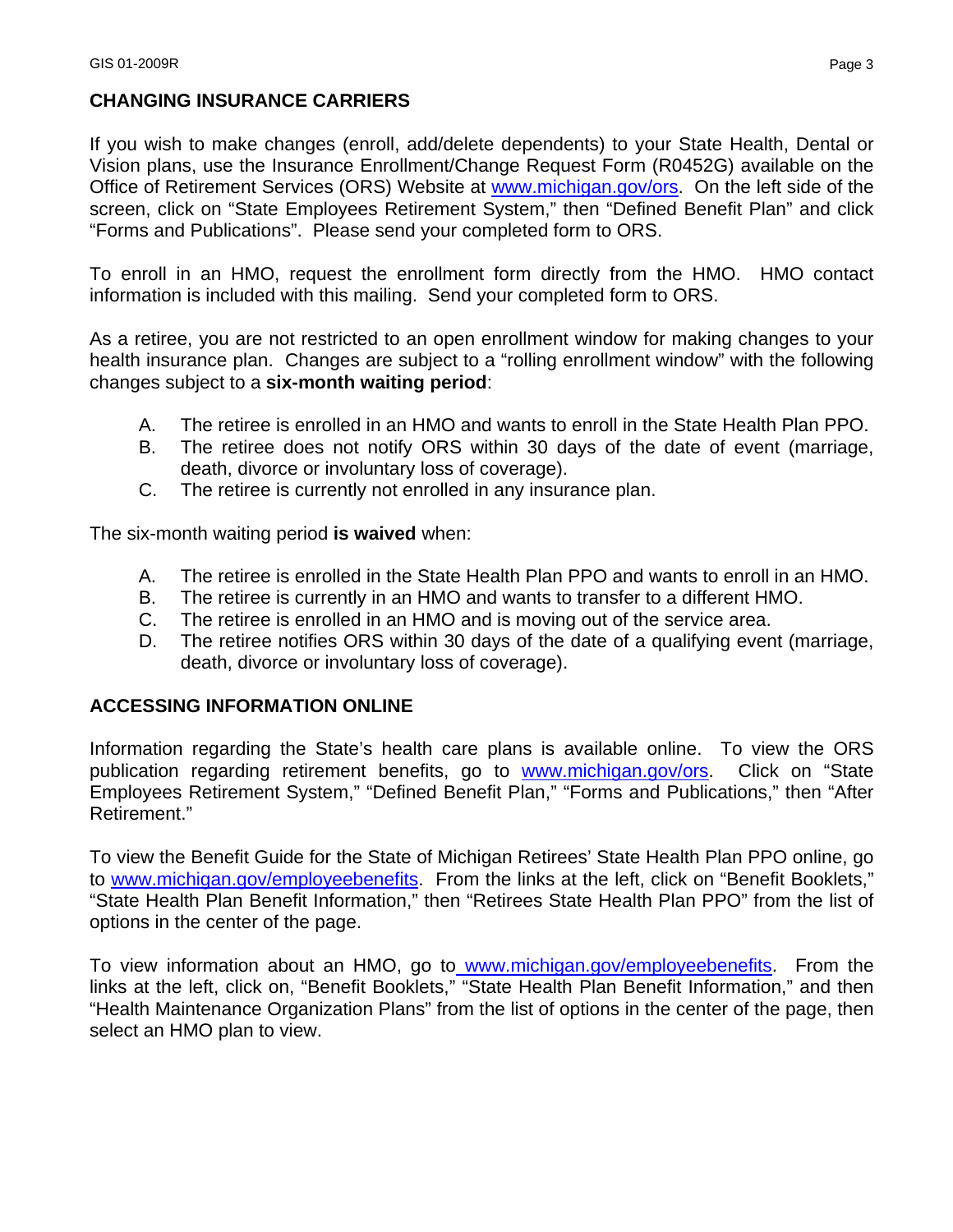#### **ADDITIONAL INFORMATION**

Information regarding COBRA rights to continue State sponsored group insurances is available on the Employee Benefits Division Website at: [www.michigan.gov/employeebenefits.](http://www.michigan.gov/employeebenefits) Scroll down to "Continuation of Benefits," then "Continuation of Group Insurances for all Retirees."

The HIPAA Notice of Privacy Practices for the benefits plans is also available on the Civil Service Commission Website at [www.michigan.gov/employeebenefits](http://www.michigan.gov/employeebenefits). From the left side, click on "HIPAA." You may also contact the Employee Benefits Division at: (800) 505-5011 or (517) 373-7977.

#### **QUESTIONS**

Questions regarding the information in this bulletin may be directed to MI HR Service Center toll-free at (877) 766-6447 or in the Lansing area at (517) 335-0529.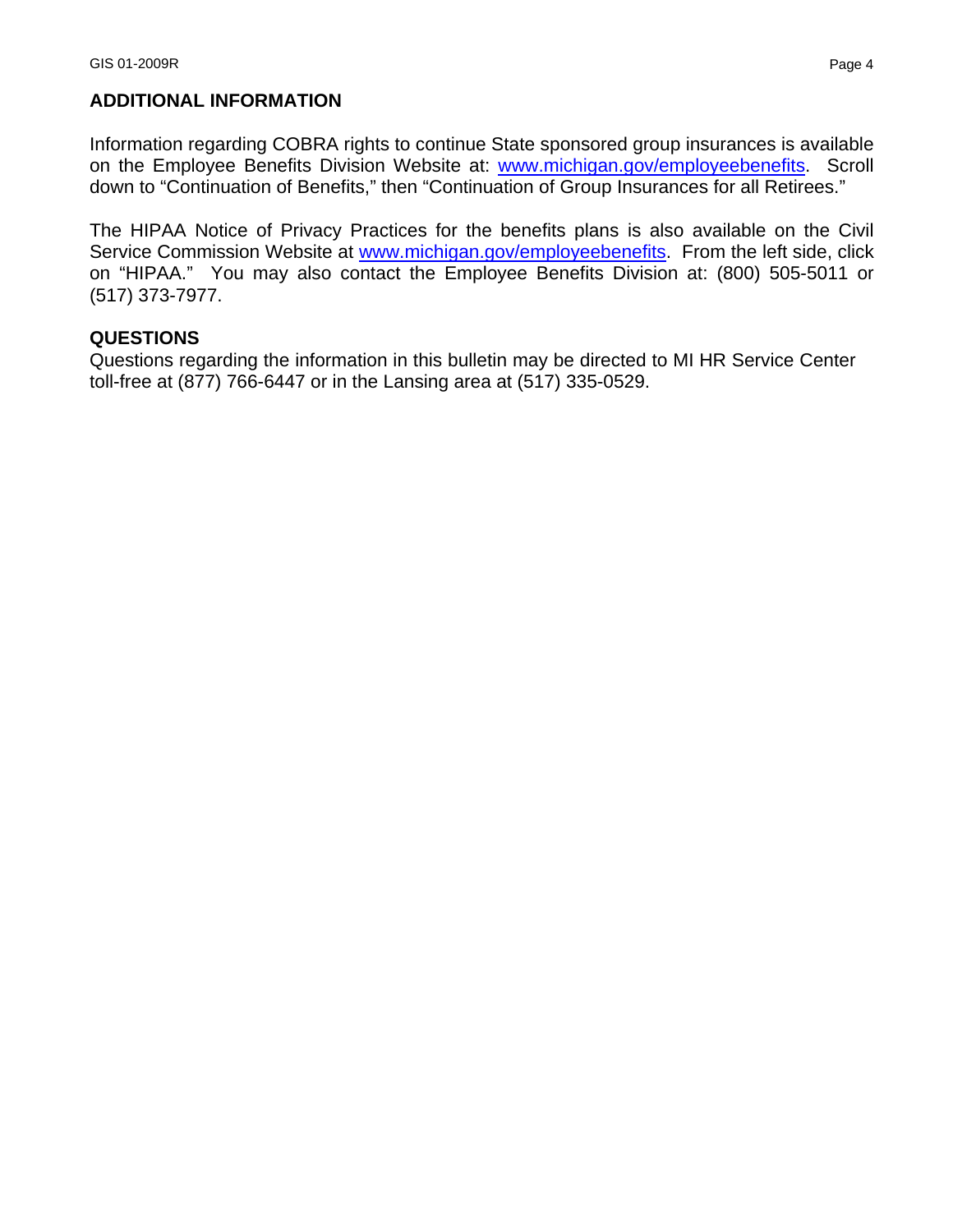| STATE SPONSORED GROUP INSURANCE PLAN BENEFIT ADMINISTRATORS FOR<br><b>RETIREES</b>                                                                                                                            |                                                                                                                                                 |
|---------------------------------------------------------------------------------------------------------------------------------------------------------------------------------------------------------------|-------------------------------------------------------------------------------------------------------------------------------------------------|
| <b>STATE HEALTH PLAN PPO BCBSM</b><br>State of Michigan Service Center<br>(800) 843-4876<br>www.bcbsm.com                                                                                                     | <b>MANAGED PHARMACY/MAIL SERVICE</b><br><b>PRESCRIPTION DRUG PROGRAM</b><br><b>Express Scripts</b><br>(800) 505-2324<br>www.express-scripts.com |
| <b>STATE VISION PLAN BCBSM</b><br>State of Michigan Service Center<br>(800) 843-4876<br>www.bcbsm.com                                                                                                         | <b>DURABLE MEDICAL EQUIPMENT</b><br><b>SUPPORT</b><br>(800) 321-8074                                                                            |
| <b>STATE DENTAL PLAN</b> Delta Dental Plan of Michigan<br>(800) 524-0150<br>www.deltadentalmi.com                                                                                                             | <b>MENTAL HEALTH/SUBSTANCE ABUSE</b><br><b>SERVICES</b> Magellan Behavioral of Michigan<br>(866) 503-3158<br>www.magellanassist.com             |
| <b>HEALTH MAINTENANCE ORGANIZATIONS (HMOS)</b>                                                                                                                                                                |                                                                                                                                                 |
| <b>Blue Care Network:</b><br>Great Lakes, Mid-Michigan, East Michigan-Flint,<br><b>East Michigan-Saginaw and Southeast Michigan</b><br>(800) 662-6667<br><b>BCN Advantage (800) 450-3680</b><br>www.mibcn.com | Physicians Health Plan of Mid-Michigan<br>(Lansing)<br>(800) 832-9186 or (517) 364-8500<br>www.phpmm.org                                        |
| <b>HealthPlus of Michigan</b><br>Flint (800) 332-9161 Saginaw (800) 942-8816<br><b>HealthPlus Senior</b><br>(800) 332-9161<br>www.healthplus.com                                                              | <b>Priority Health West, Priority Health East and</b><br><b>Priority Health South</b><br>(800) 446-5674 or (616) 942-1221                       |
| <b>Health Alliance Plan</b><br>(800) 422-4641 or (313) 872-8100<br><b>HAP Senior Plus</b><br>(800) 801-1770 or (313) 664-7015<br>www.hap.org                                                                  | <b>Priority Medicare</b><br>(888) 389-6648 or (616) 464-8820<br>www.priority-health.com                                                         |
| <b>STATE OF MICHIGAN</b>                                                                                                                                                                                      |                                                                                                                                                 |
| <b>Office of Retirement Services</b><br>P.O. Box 30171 Lansing, MI 48909<br>(800) 381-5111                                                                                                                    | <b>Employee Benefits Division</b><br>P.O. Box 30002 Lansing, MI 48909<br>$(800)$ 505-5011                                                       |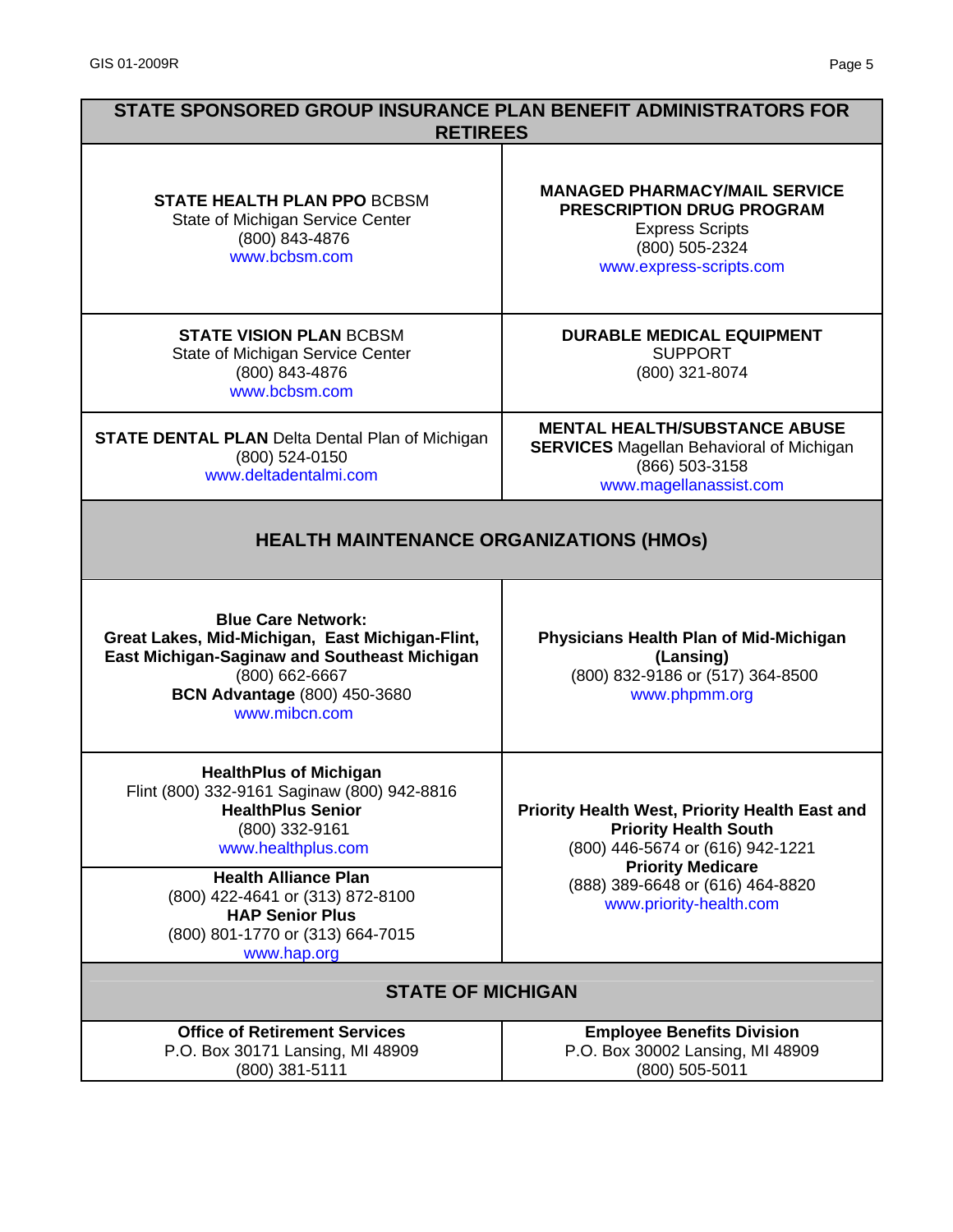# **Notice of Creditable Prescription Drug Coverage for Medicare Eligible Employees, Retirees, and Dependents Enrolled in the State of Michigan Health Plans**

January, 2010

This notice is for all current State employees, retirees, and dependents with prescription drug coverage under a health plan offered by the State of Michigan [including the State Health Plan PPO and approved Health Maintenance Organizations (HMOs)] who are Medicare eligible or will become Medicare eligible within the next 12 months.

#### **IF YOU ARE NOT MEDICARE ELIGIBLE AND WILL NOT BECOME MEDICARE ELIGIBLE IN TH**E **NEXT 12 MONTHS, YOU MAY DISREGARD THIS NOTICE**.

If you are eligible for Medicare, you can enroll in a Medicare Part D prescription drug plan (Part D Plan) when you first become eligible for Medicare and each year thereafter between November 15 and December 31. All Part D Plans provide at least a standard level of coverage set by Medicare. You must decide whether to enroll in a Part D Plan or keep your State Health Plan prescription drug coverage. This notice gives important information to help you decide:

- 1. The State of Michigan has determined that the prescription drug coverage provided under its health plans is, on average for all plan participants, expected to pay out at least as much as the standard Medicare prescription drug coverage and is, therefore, considered creditable coverage.
- 2. Because the prescription drug coverage under the State health plans is creditable coverage, you can keep your State Health Plan prescription drug coverage; you do not have to enroll in a Part D Plan.
- 3. If you decide to enroll in a Part D Plan, you will not have to pay a penalty to enroll for Part D Plan coverage, unless you do not join the Part D Plan within 63 days after your State health plan prescription drug coverage ends.
- 4. Your current State Health Plan coverage pays for other health expenses (hospitalizations, doctor visits, etc.) in addition to prescription drugs. You will still be eligible to receive these other benefits if you choose to enroll in a Part D Plan.
- 5. If you decide to enroll in a Part D Plan, **your prescription drug coverage under the State health plan will stop** and we cannot guarantee that you will be eligible to restore coverage if you later discontinue your Part D Plan.
- 6. **You do not need to take any action if you wish to continue your prescription drug coverage under your current State health plan.**

**Please keep this Notice. If you enroll in a new Part D Plan approved by Medicare, you may be required to provide a copy of this Notice to avoid paying a higher premium amount.**